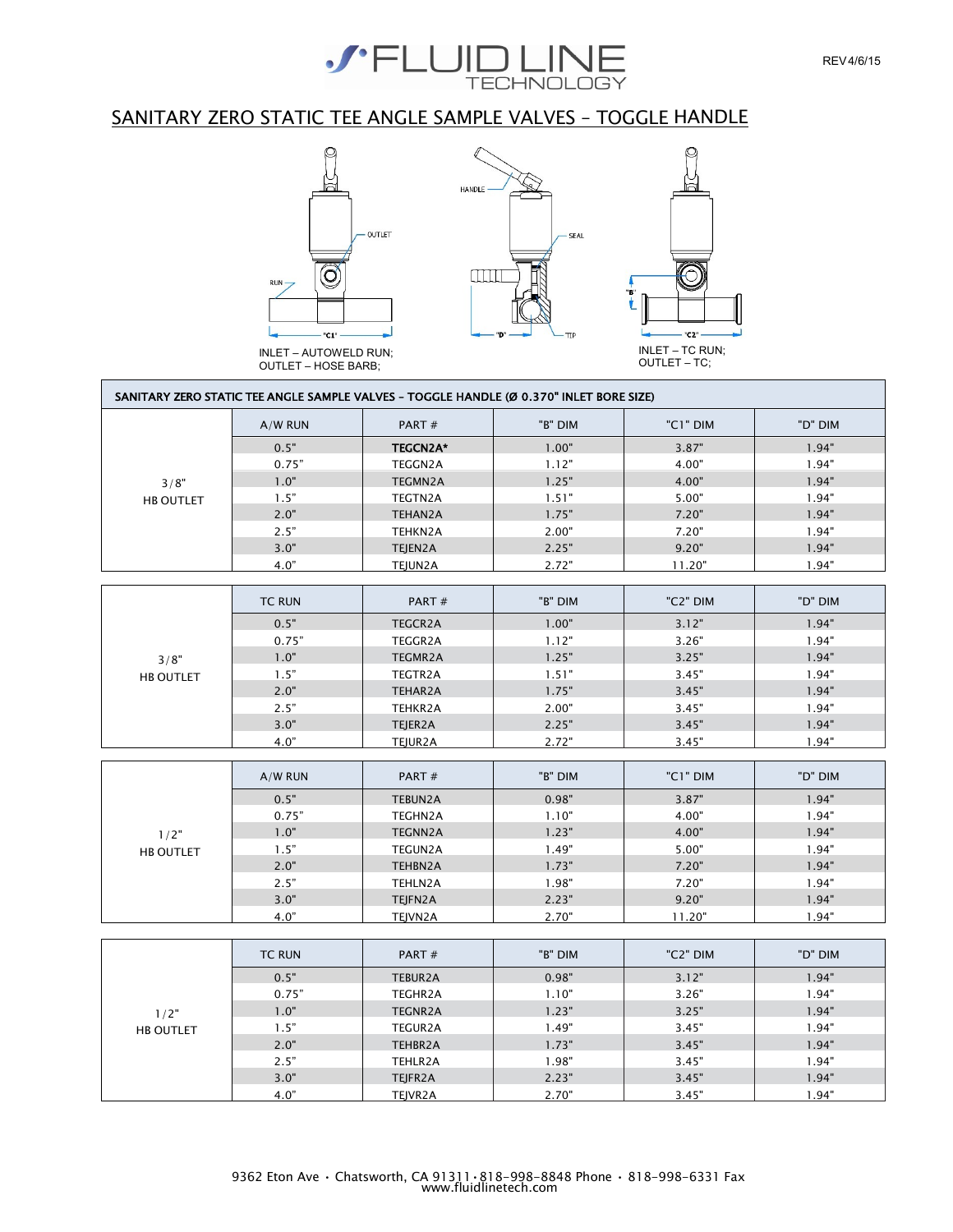

## SANITARY ZERO STATIC TEE ANGLE SAMPLE VALVES – TOGGLE HANDLE

|                    |               | SANITARY ZERO STATIC TEE ANGLE SAMPLE VALVES - TOGGLE HANDLE (Ø 0.370" INLET BORE SIZE) |                |                |                |
|--------------------|---------------|-----------------------------------------------------------------------------------------|----------------|----------------|----------------|
|                    | $A/W$ RUN     | PART#                                                                                   | "B" DIM        | "C1" DIM       | "D" DIM        |
|                    | 0.5"          | TEGCP2A                                                                                 | 1.00"          | 3.87"          | 2.75"          |
|                    | 0.75"         | TEGGP2A                                                                                 | 1.12"          | 4.00"          | 2.75"          |
| 3/8"               | 1.0"          | TEGMP2A                                                                                 | 1.25"          | 4.00"          | 2.75"          |
| <b>TUBE OUTLET</b> | 1.5"          | TEGTP2A                                                                                 | 1.51"          | 5.00"          | 2.75"          |
|                    | 2.0"          | TEHAP2A                                                                                 | 1.75"          | 7.20"          | 2.75"          |
|                    | 2.5"          | TEHKP2A                                                                                 | 2.00"          | 7.20"          | 2.75"          |
|                    | 3.0"          | TEJEP2A                                                                                 | 2.25"          | 9.20"          | 2.75"          |
|                    | 4.0"          | TEJUP2A                                                                                 | 2.72"          | 11.20"         | 2.75"          |
|                    |               |                                                                                         |                |                |                |
|                    | <b>TC RUN</b> | PART#                                                                                   | "B" DIM        | "C2" DIM       | "D" DIM        |
|                    | 0.5"          | <b>TEGCS2A</b>                                                                          | 1.00"          | 3.12"          | 2.75"          |
|                    | 0.75"         | <b>TEGGS2A</b>                                                                          | 1.12"          | 3.26"          | 2.75"          |
| 3/8"               | 1.0"          | <b>TEGMS2A</b>                                                                          | 1.25"          | 3.25"          | 2.75"          |
| <b>TUBE OUTLET</b> | 1.5"          | TEGTS2A                                                                                 | 1.51"          | 3.45"          | 2.75"          |
|                    | 2.0"          | <b>TEHAS2A</b>                                                                          | 1.75"          | 3.45"          | 2.75"          |
|                    | 2.5"          | TEHKS2A                                                                                 | 2.00"          | 3.45"          | 2.75"          |
|                    | 3.0"          | TEJES2A                                                                                 | 2.25"          | 3.45"          | 2.75"          |
|                    | 4.0"          | TEJUS2A                                                                                 | 2.72"          | 3.45"          | 2.75"          |
|                    | A/W RUN       | PART#                                                                                   | "B" DIM        | "C1" DIM       | "D" DIM        |
|                    |               |                                                                                         |                |                |                |
|                    | 0.5"          | TEBUP2A                                                                                 | 0.97"          | 3.87"          | 2.75"          |
|                    | 0.75"         | TEGHP2A                                                                                 | 1.09"          | 4.00"          | 2.75"          |
| 1/2"               | 1.0"          | <b>TEGNP2A</b>                                                                          | 1.22"          | 4.00"          | 2.75"          |
| TUBE OUTLET        | 1.5"          | TEGUP2A                                                                                 | 1.48"          | 5.00"          | 2.75"          |
|                    | 2.0"<br>2.5"  | TEHBP2A<br>TEHLP2A                                                                      | 1.72"<br>1.97" | 7.20"<br>7.20" | 2.75"<br>2.75" |
|                    | 3.0"          | TEJFP2A                                                                                 | 2.22"          | 9.20"          | 2.75"          |
|                    | 4.0"          | TEJVP2A                                                                                 | 2.69"          | 11.20"         | 2.75"          |
|                    |               |                                                                                         |                |                |                |
|                    | <b>TC RUN</b> | PART#                                                                                   | "B" DIM        | "C2" DIM       | "D" DIM        |
|                    | 0.5"          | TEBUS2A                                                                                 | 0.97"          | 3.12"          | 2.75"          |
|                    | 0.75"         | <b>TEGHS2A</b>                                                                          | 1.09"          | 3.26"          | 2.75"          |
| 1/2"               | 1.0"          | <b>TEGNS2A</b>                                                                          | 1.22"          | 3.25"          | 2.75"          |
| TUBE OUTLET        | 1.5"          | <b>TEGUS2A</b>                                                                          | 1.48"          | 3.45"          | 2.75"          |
|                    | 2.0"          | TEHBS2A                                                                                 | 1.72"          | 3.45"          | 2.75"          |
|                    | 2.5"          | TEHLS2A                                                                                 | 1.97"          | 3.45"          | 2.75"          |
|                    | 3.0"          | TEJFS2A                                                                                 | 2.22"          | 3.45"          | 2.75"          |
|                    | 4.0"          | TEJVS2A                                                                                 | 2.69"          | 3.45"          | 2.75"          |
|                    |               |                                                                                         |                |                |                |
|                    | $A$ /M/ DIINI | $DADT +$                                                                                | ים "פ"         | $"C1"$ DIM     | יח" "ח         |

|                  | $A/W$ RUN | PART $#$ | "B" DIM | "C1" DIM | "D" DIM |
|------------------|-----------|----------|---------|----------|---------|
|                  | 0.5"      | TEBUQ2A  | 0.97"   | 3.87"    | 2.75"   |
|                  | 0.75"     | TEGHQ2A  | 1.09"   | 4.00"    | 2.75"   |
| 1/2"             | 1.0"      | TEGNQ2A  | 1.22"   | 4.00"    | 2.75"   |
| <b>TC OUTLET</b> | 1.5"      | TEGUQ2A  | 1.48"   | 5.00"    | 2.75"   |
|                  | 2.0"      | TEHBQ2A  | 1.72"   | 7.20"    | 2.75"   |
|                  | 2.5"      | TEHLQ2A  | 1.97"   | 7.20"    | 2.75"   |
|                  | 3.0"      | TEJFQ2A  | 2.22"   | 9.20"    | 2.75"   |
|                  | 4.0"      | TEJVQ2A  | 2.69"   | 11.20"   | 2.75"   |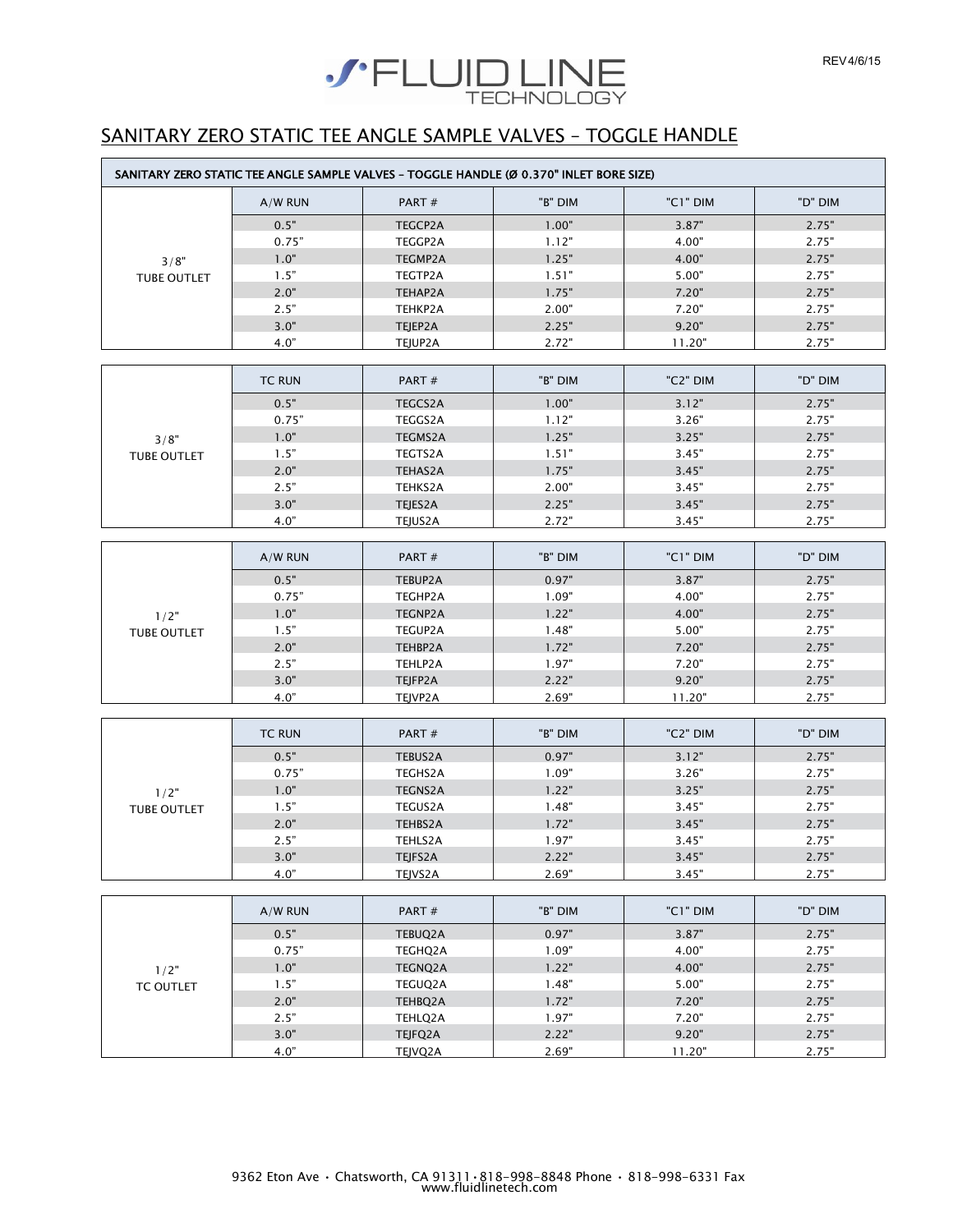

#### SANITARY ZERO STATIC TEE ANGLE SAMPLE VALVES – TOGGLE HANDLE

| SANITARY ZERO STATIC TEE ANGLE SAMPLE VALVES - TOGGLE HANDLE (Ø 0.370" INLET BORE SIZE) |               |                |         |          |         |
|-----------------------------------------------------------------------------------------|---------------|----------------|---------|----------|---------|
|                                                                                         | <b>TC RUN</b> | PART $#$       | "B" DIM | "C2" DIM | "D" DIM |
|                                                                                         | 0.5"          | TEBUT2A        | 0.97"   | 3.12"    | 2.75"   |
|                                                                                         | 0.75"         | TEGHT2A        | 1.09"   | 3.26"    | 2.75"   |
| 1/2"                                                                                    | 1.0"          | <b>TEGNT2A</b> | 1.22"   | 3.25"    | 2.75"   |
| <b>TC OUTLET</b>                                                                        | 1.5"          | TEGUT2A        | 1.48"   | 3.45"    | 2.75"   |
|                                                                                         | 2.0"          | TEHBT2A        | 1.72"   | 3.45"    | 2.75"   |
|                                                                                         | 2.5"          | TEHLT2A        | 1.97"   | 3.45"    | 2.75"   |
|                                                                                         | 3.0"          | TEJFT2A        | 2.22"   | 3.45"    | 2.75"   |
|                                                                                         | 4.0"          | TEJVT2A        | 2.69"   | 3.45"    | 2.75"   |

#### SANITARY ZERO STATIC TEE ANGLE SAMPLE VALVES – TOGGLE HANDLE CONFIGURATION

EXAMPLE: PART# TEGCN2A\* - 3/8" HB OUTLET X 0.5" AUTOWELD RUN INLET ZERO STATIC TEE ANGLE SAMPLE VALVE



NOTE:

Custom end connections available on request. Please contact a sales representative.

VITON® is a registered trademark of DuPont Performance Elastomers.

KALTRAZ® is a registered trademark of Advant O Seal.